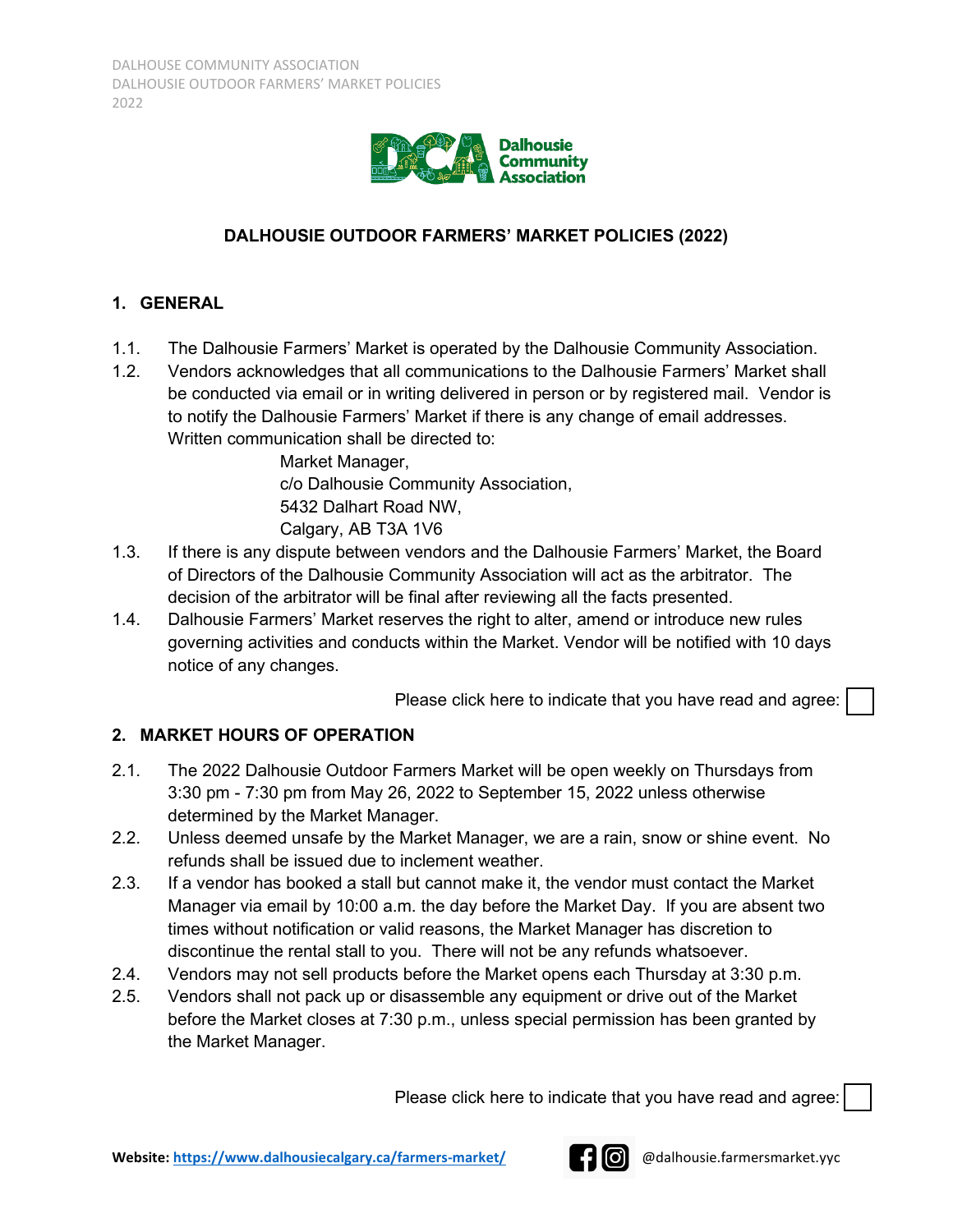# **3. STALLS SETUP AND TAKEDOWN**

- 3.1. We will try to advise in advance of your assigned stalls. Vendors may check in with the Market Manager or delegate when they arrive on the Market Day to confirm their designated stall. The Market Manager has discretion to change the vendor's locations.
- 3.2. Vehicle unloading will be permitted between 2:00-3pm on Market Days. Vendors must be on site by 3:10 p.m. or their stall space cannot be guaranteed.
- 3.3. Vendors shall not pack up or disassemble any equipment before the Market closes at 7:30 p.m., unless special permission has been granted by the Market Manager. If you have sold out of your products before the Market closes, please display a SOLD OUT sign on your stall.
- 3.4. Vendors must be set-up and ready to sell 15 minutes prior to the market opening (3:15pm).
- 3.5. Vendors must be cleaned up and off their site within one hour of market closing time (8:30pm).
- 3.6. Vendor agrees to keep the stall the same condition as before and will be responsible to clean up the stall thoroughly after the Market closes. This includes removing any garbage. Vendors may be charged a cleaning fee if cleanup is not done for the stall after use. Garbage cans provided at the Market are for the use of customers only.

### 3.7. **Vendors may not use Dalhousie Community Association garbage bins.**

Please click here to indicate that you have read and agree:

### **4. LOCATION & PRODUCT**

- 4.1. The Dalhousie Outdoor Farmers' Market will be held indoors outside the Dalhousie Community Association.
- 4.2. The Dalhousie Farmers' Market only rent tables to vendors who sell
	- 4.2.1. Agricultural products
	- 4.2.2. Non-agricultural food products
	- 4.2.3. Craft and artisan products
- 4.3. No stall shall be rented to political, religious or advocacy groups.
- 4.4. We make no non-competition guarantee to any vendor although we will limit the number of vendors selling similar products.
- 4.5. The Dalhousie Farmers' Market reserves the right to assign the stall location to vendors depending on safety and government regulations. We will make every effort but cannot guarantee the same site location to vendors each week. Vendors agree that the location of their rental stall will be at the discretion of the Market Manager.
- 4.6. Vendors may not sublet or lease or share or gift their stall to other parties under any circumstance.
- 4.7. All items to be sold at the Market must be listed on the application. Any addition to the original application must be submitted in writing to the Market Manager for approval prior to including the item(s) at the stall. The Market Manager reserves the right to request vendors immediate removal of all products not approved for sale.

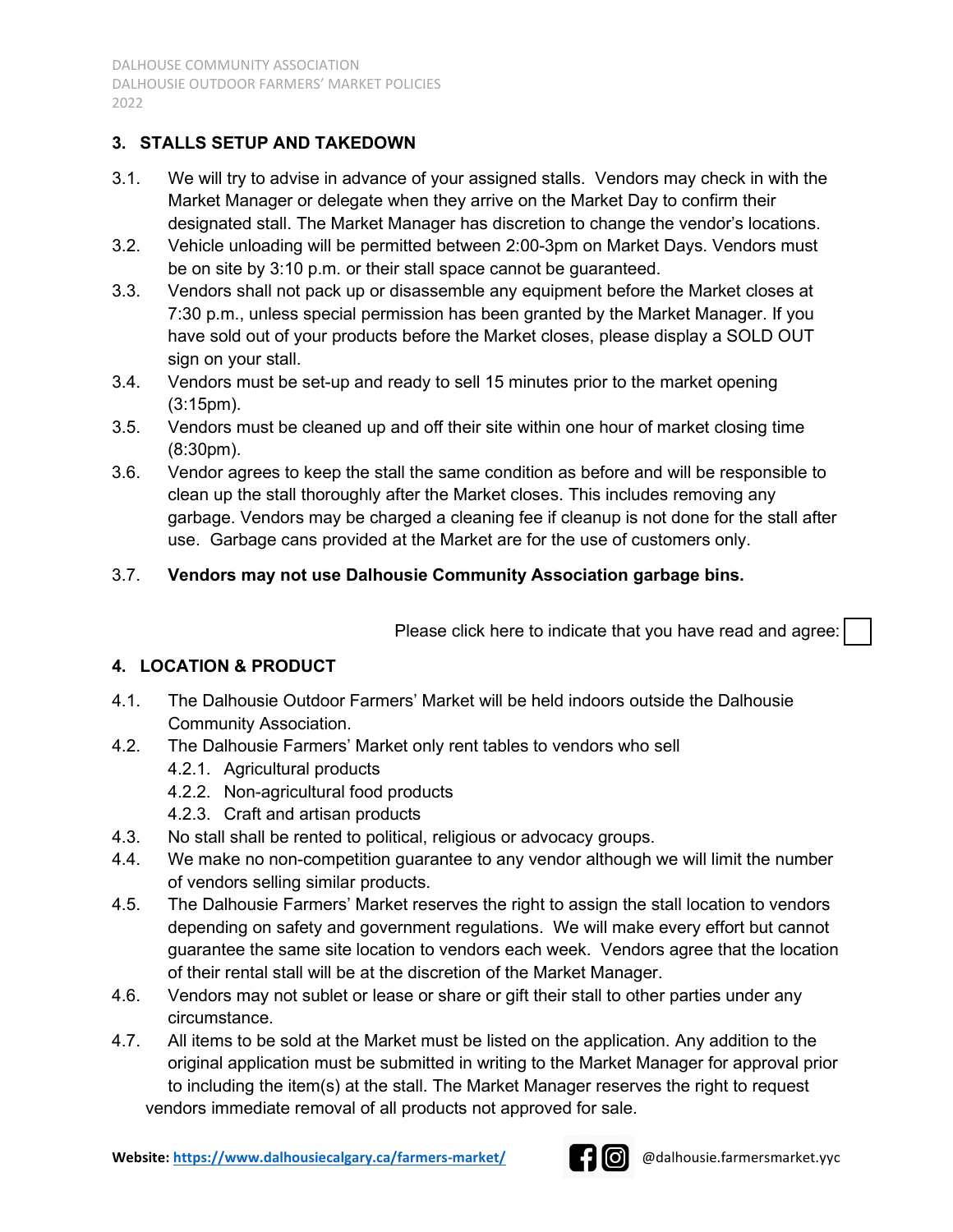- 4.8. Vendors claiming organic or any other certifications for their products must provide a copy of current certifications. Certification(s) must be displayed at the Market.
- 4.9. Vendors acknowledge that they must comply with all food safety rules and regulations and labeling requirements.
- 4.10. Dalhousie Community Association is not responsible for loss or damage to vendors' products or personal property.
- 4.11. Dalhousie Community Association will actively promote the Market but will not be responsible for a vendors' success.
- 4.12. Sale of used goods or flea market products is prohibited.
- 4.13. Dalhousie Farmers' Market is a dog-friendly site outside. Vendors are not allowed to bring pets to the Market, nor to allow pets into food preparation/storage areas.
- 4.14. No sampling is allowed during COVID restrictions. Once restrictions are lifted, sampling may be offered again.

Please click here to indicate that you have read and agree:

# **5. MARKET DATES AND FEES**

- 5.1. Outdoor Market Stall Fees 2022: Stall fees pay for a standard 10' x 10' space plus vehicle.
- 5.2. Our Outdoor Market season runs Thursdays 3:30-7:30pm, May 26 September 15, 2022. There are a total of 17 outdoor markets.

|                               | Fee per 10' x 10' stall space |  |
|-------------------------------|-------------------------------|--|
|                               | including vehicle             |  |
| Full Season (17 market days)  | \$680                         |  |
| 1-4 market days               | \$45 per market day           |  |
| 5 to 9 market days            | \$43 per market day           |  |
| 10 or more market days        | \$42 per market day           |  |
| <b>Table and Chair Rental</b> | \$20 per market day           |  |

### **Note: Electricity is not available**

- 5.3. You will be invoiced once accepted, and are able to submit payment online with credit card or call in with credit card (403-286-2555 ext 1)
- 5.4. Payments are due once accepted as a vendor.
- 5.5. Vendors will not be permitted to vend without having paid.
- 5.6. Any vendors not paid 7 days before their first scheduled market may have their market dates removed from the schedule, and risk being placed on the waitlist.
- 5.7. VENDOR FEES ARE NON-REFUNDABLE.
- 5.8. All product displays, selling tables and equipment must remain within the designated stall area. Vendors must not block any aisle, walkway, lane, entrance and exit with their equipment or products.
- 5.9. Fees are guaranteed for one season only.

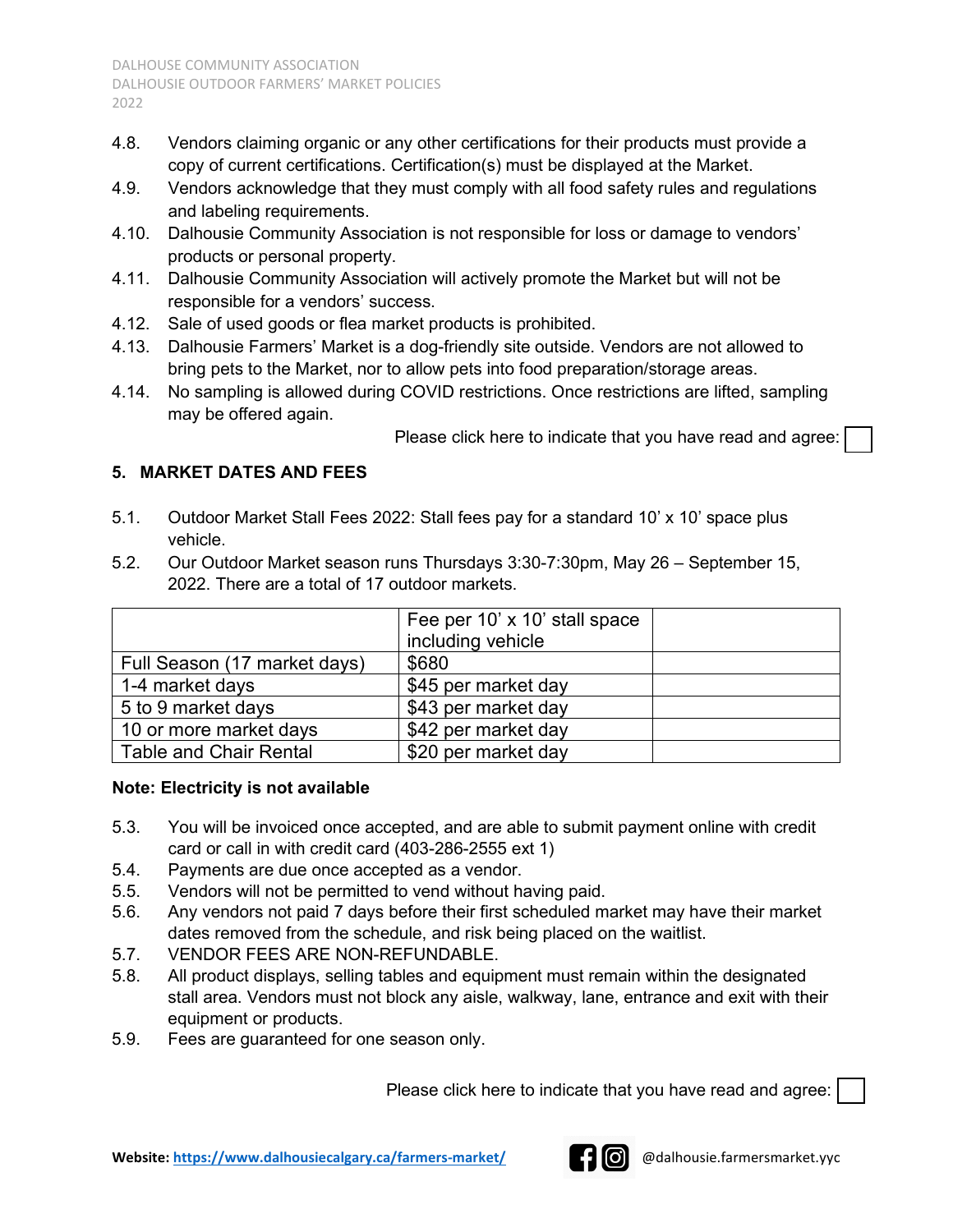#### **6. VENDOR OBLIGATION**

- 6.1. Outdoor Market Stall Fees 2022: Stall fees pay for a standard 10' x 10' space plus vehicle.
- 6.2. Vendor is responsible for complying with provincial and city health and licensing requirements governing the production and sale of their products. Vendor is responsible for knowing and complying with all Municipal, Provincial and Federal laws and regulations. In addition, all vendors must ensure that their employees, agents, or contractors comply with the same rules and regulations.
- 6.3. Vendors selling food must have a valid Food Handling Permit issued by Alberta Health Services.
- 6.4. Vendor must follow all Alberta Health Services rules as applicable on Market day. All vendors must follow any COVID 19 rules and regulations as outlined by the government. Failure in following the government rules and regulations will result in immediate removal from the Market. No refund of the fees will be issued.
- 6.5. Vendor agrees to set up their assigned stall safely for the public and secure their products or equipment properly and follow all safety requests from the Market Manager.
- 6.6. Vendor agrees to post a sign identifying the owner or the name of the farm/business and the address/location.
- 6.7. Vendor agrees to keep their stall space neat and tidy during the Market. No vendor shall make any noise or nuisance that affects the enjoyment for the public or other vendors.
- 6.8. Any customer's concerns or complaints are best handled by the vendor. The Market Manager can help when required.
- 6.9. Vendor agrees to promote the market through various social media, flyers, word of mouth, vendor newsletters.

Please click here to indicate that you have read and agree:

### **7. GENERAL CONDUCTS**

- 7.1. Vendors are expected to respect other vendors, Market Manager, customers, and the public. Name calling, rude or inappropriate behavior will result in immediate removal by the Market Manager. No refund of rental fees.
- 7.2. Vendors are responsible for its own employees, agents, or contractors' actions in the Market.
- 7.3. Any valid complaints received concerning unprofessional conduct by the vendors may be considered grounds to expel the vendors from the Market. No refund will be issued.

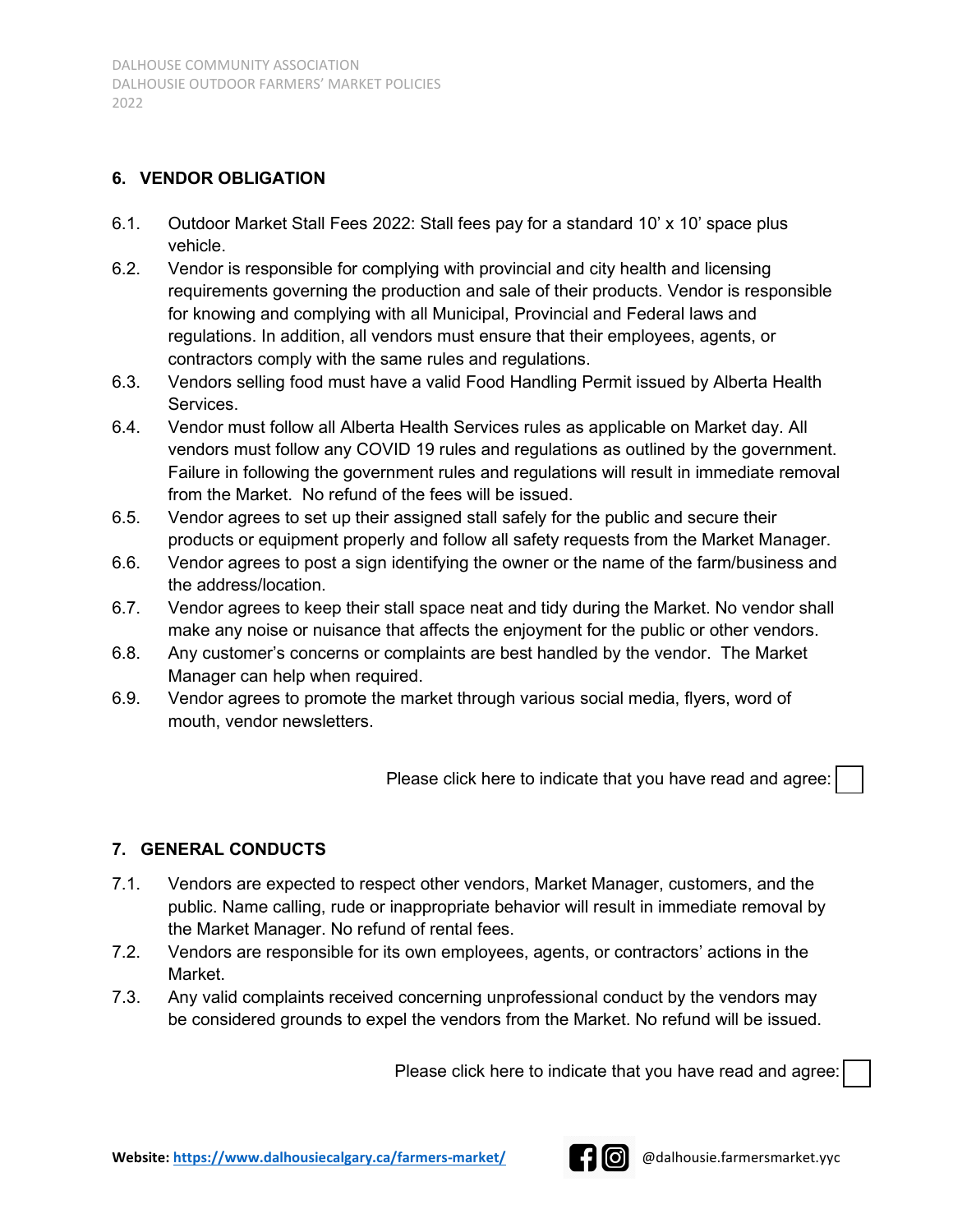### **8. LIABILITY**

- 8.1. Vendors must carry minimum \$1 million liability insurance. Documentation may be requested by the Market Manager or designate. Dalhousie Community Association must be named as an additional insured.
- 8.2. Vendor shall be responsible for any and all damages, including but not limited to bodily injury and property damage, caused by the Vendor as a result of their operation, their employees, equipment, including equipment provided to the Vendor by the Dalhousie Community Association, stall area, products, goods, property or vehicles at the Market.
- 8.3. Vendor agrees to reimburse The Dalhousie Community Association for the cost of repairs to any property or equipment belonging to the Dalhousie Community Association and damaged by the Vendor.
- 8.4. Vendor agrees to release from all liability of the Dalhousie Community Association and the Market Manager upon such occurrences as
	- 8.4.1 death or injury arising from any happening at the Market,
	- 8.4.2 loss or damage to, or loss of use of property located in the Market and/or any other part of the stall,
	- 8.4.3 death, injury, loss or damage to persons or property resulting from rain, flood, sun, fire explosion, snow or any other natural or unnatural occurrence during Market days.
- 8.5. Vendor agrees to indemnify and hold harmless the Dalhousie Community Association, the Market Manager, the City of Calgary (collectively, the "Indemnified Parties") from and against all liabilities, claims, costs, expenses, or demands, including legal fees, which now or hereafter may be suffered or incurred by any of the Indemnified Parties as a result of Vendor's use of stall at the Market and the operations and equipment of the Vendor, including the use of the equipment provided to Vendor by the Dalhousie Community Association.

Please click here to indicate that you have read and agree:

### **9. TERMINATION**

9.1. Dalhousie Farmers' Market shall have the right to remove any vendor immediately for any breach of Market Policies, verbal or physical abuse to fellow vendors, Market Manager, customers, or anyone in the Market. There will be no refunds if expelled from the Market.